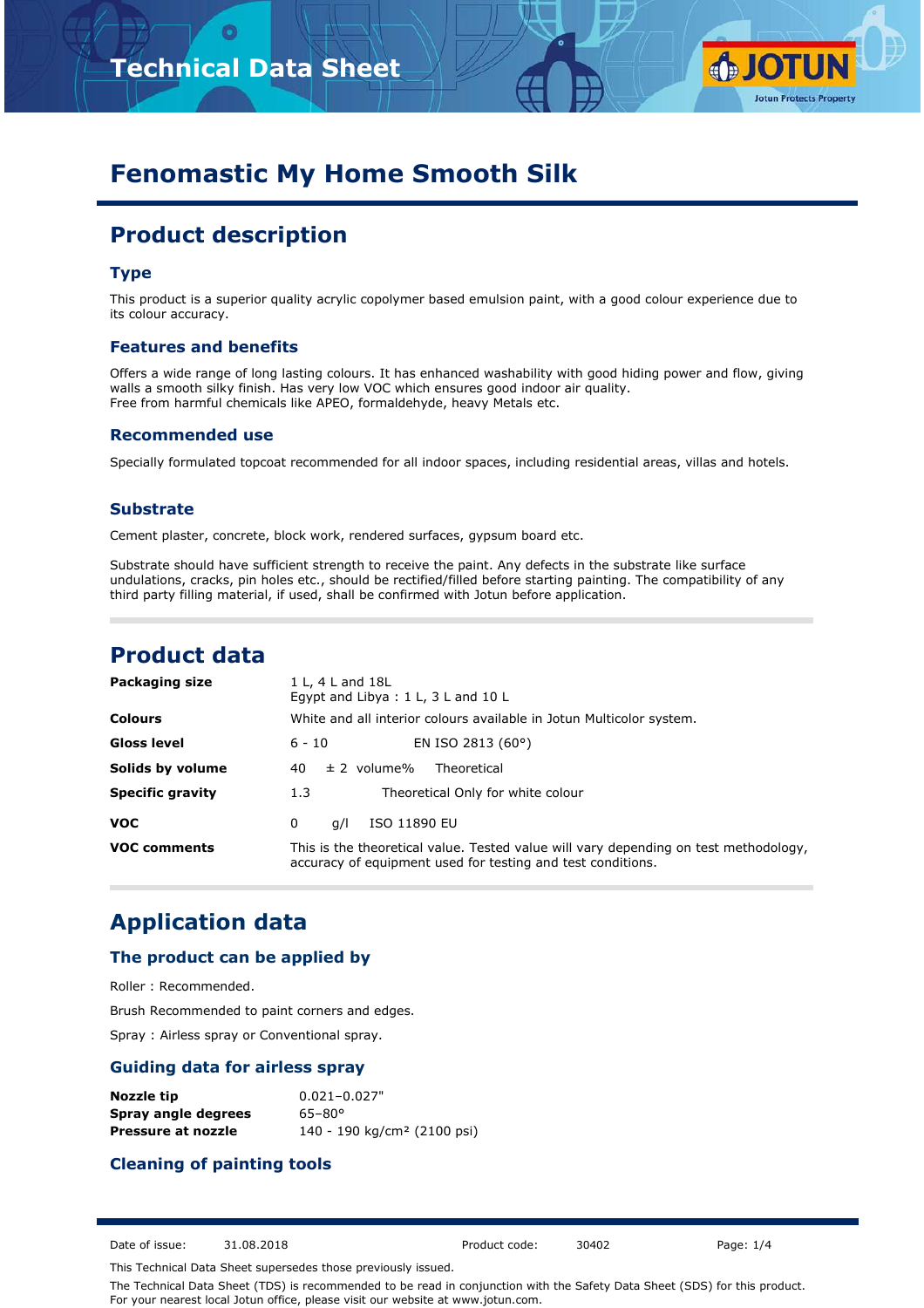

Water

## **Film thickness per coat**

#### **Typical recommended range**

| Dry film thickness                                    |  | 35 - 60 um  |  |
|-------------------------------------------------------|--|-------------|--|
| Wet film thickness                                    |  | 88 - 150 µm |  |
| Film thickness will vary and is calculated as average |  |             |  |

Film thickness will vary and is calculated as average.

Theoretical spreading rate 11.43 - 6.7 m<sup>2</sup>/l Spreading rate depends on film thickness applied, type of texture, surface porosity, imperfections, temperature, wastage during painting etc.

Maximum spread rate per coat is obtained at minimum dry film thickness and vice versa.

### **Thinner**

Water

#### **Dilution**

Maximum 10 %

## **Conditions during application**

The temperature of the substrate should be minimum 10  $^{\circ}$ C and at least 3  $^{\circ}$ C above the dew point of the air, measured in the vicinity of the substrate. Good ventilation is usually required in confined areas to ensure proper drying.

## **Drying times**

Drying times are generally related to air circulation, temperature, film thickness and number of coats, and will be affected correspondingly.

1. Recommended data given is, for recoating with the same generic type of paint.

2. In case of multi-coat application, drying times will be influenced by the number and sequence and by the total thickness of previous coats applied.

3. The surface should be dry and free from any contamination prior to application of the subsequent coat.

| The drying time is measured by stated values:<br><b>Relative Humidity (RH) 50 %</b> |                 |        |                |
|-------------------------------------------------------------------------------------|-----------------|--------|----------------|
| Substrate temperature                                                               | 10 °C.          | -23 °C | 40 °C          |
| Surface (touch) dry                                                                 | 12 <sub>h</sub> | 6 h    | 2 <sub>h</sub> |
| Hard dry                                                                            | 16h             | 8 h    | 4 h            |
| Dry to over coat, minimum                                                           | 12 <sub>h</sub> | 6 h    | 2 <sub>h</sub> |

## **Directions for use**

## **Surface preparation**

The substrate must be sound, clean, dry and free from dust, oil, grease, laitance etc. All traces of form release agents/curing agents must be removed. A light sanding with suitable abrasive material is recommended before application. Any resulting dust/loose particles must be removed.

## **Recommended paint system**

## **Primer**

Fenomastic Emulsion Primer or PVA Primer : 1 Coat

Date of issue: 31.08.2018 Product code: 30402 Page: 2/4

This Technical Data Sheet supersedes those previously issued.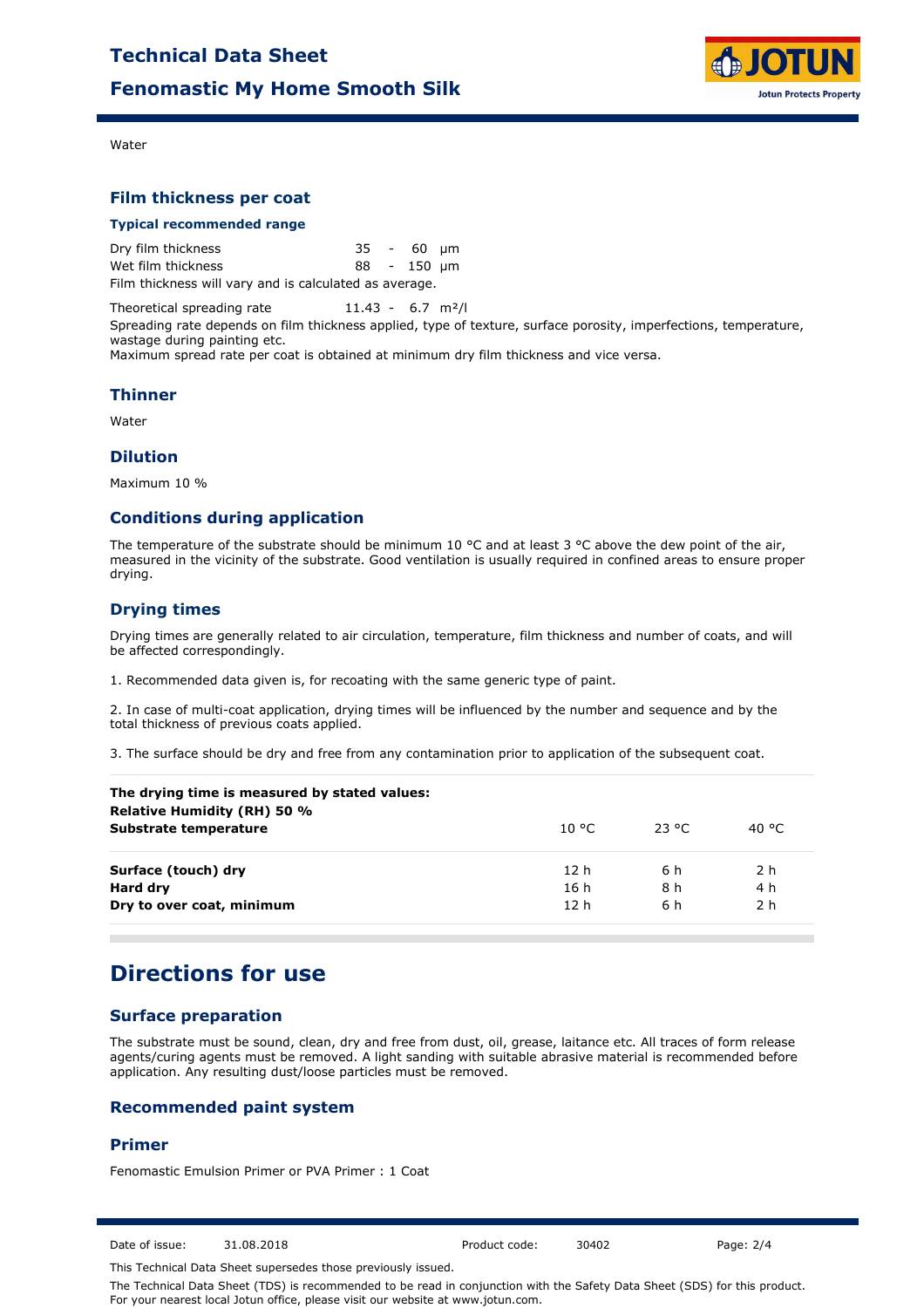

### **Smoothening Coat**

Stucco : 2 Coats

## **Topcoat**

Fenomastic My Home Smooth Silk : 2 Coats

### **Remarks**

Other systems may be specified, depending on area of use.

Masking tape has to be removed immediately after application of the topcoat.

Contents of packaging with different batch numbers must be mixed together before use.

Please refer to the Decorative Sales Department for technical advice.

This product is available in: United Arab Emirates, Bahrain, Kuwait, Qatar, Saudi, Oman, Egypt and Libya

## **Storage**

The product must be stored in accordance with national regulations. Keep the containers in a dry, cool, well ventilated space and away from sources of heat and ignition. Containers must be kept tightly closed. Handle with care.

## **Environmental labelling**

## **Green Building Standards**

This product contributes to Green Building Standard credits by meeting the following specific requirements:

LEED®v4 (2013)

EQ credit: Low emitting materials

VOC content for Nonflat Coatings (100 g/l) (CARB(CSM)2007) and emission between 0.5 and 5.0 mg/m<sup>3</sup> (CDPH method 1.1).

MR credit: Building product disclosure and optimization

- Material Ingredients, Option 2: Material Ingredient Optimization, International Alternative Compliance Path - REACH optimization: Fully inventoried chemical ingredients to 100 ppm and not containing substances on the REACH Authorization list – Annex XIV, the Restriction list – Annex XVII and the SVHC candidate list. Environmental Product Declarations. Product-specific Type III EPD (ISO 14025;21930, EN 15804).

LEED® (2009) IEQ Credit 4.2: The VOC requirements of Green Seal Standard GS-11, 1993 (architectural indoor products).

BREEAM® International (2016) Hea 02: Meets the VOC emission demands (ISO 16000-9/10 (2006) or CDPH method 1.1 (2010). Mat 01: Product-specific Type III EPD (ISO 14025;21930, EN 15804).

BREEAM® International (2013) Hea 02: VOC content for Interior matt walls and ceilings (Gloss <25 at 60°) (30 g/l) (EU Directive 2004/42/CE).

Additional certificates and approvals may be available on request.

## **Certificates**

Scrub resistance : 10,000 scrubs : DIN 53778

Free from heavy metals : ASTM D 3335

Date of issue: 31.08.2018 Product code: 30402 Page: 3/4

This Technical Data Sheet supersedes those previously issued.